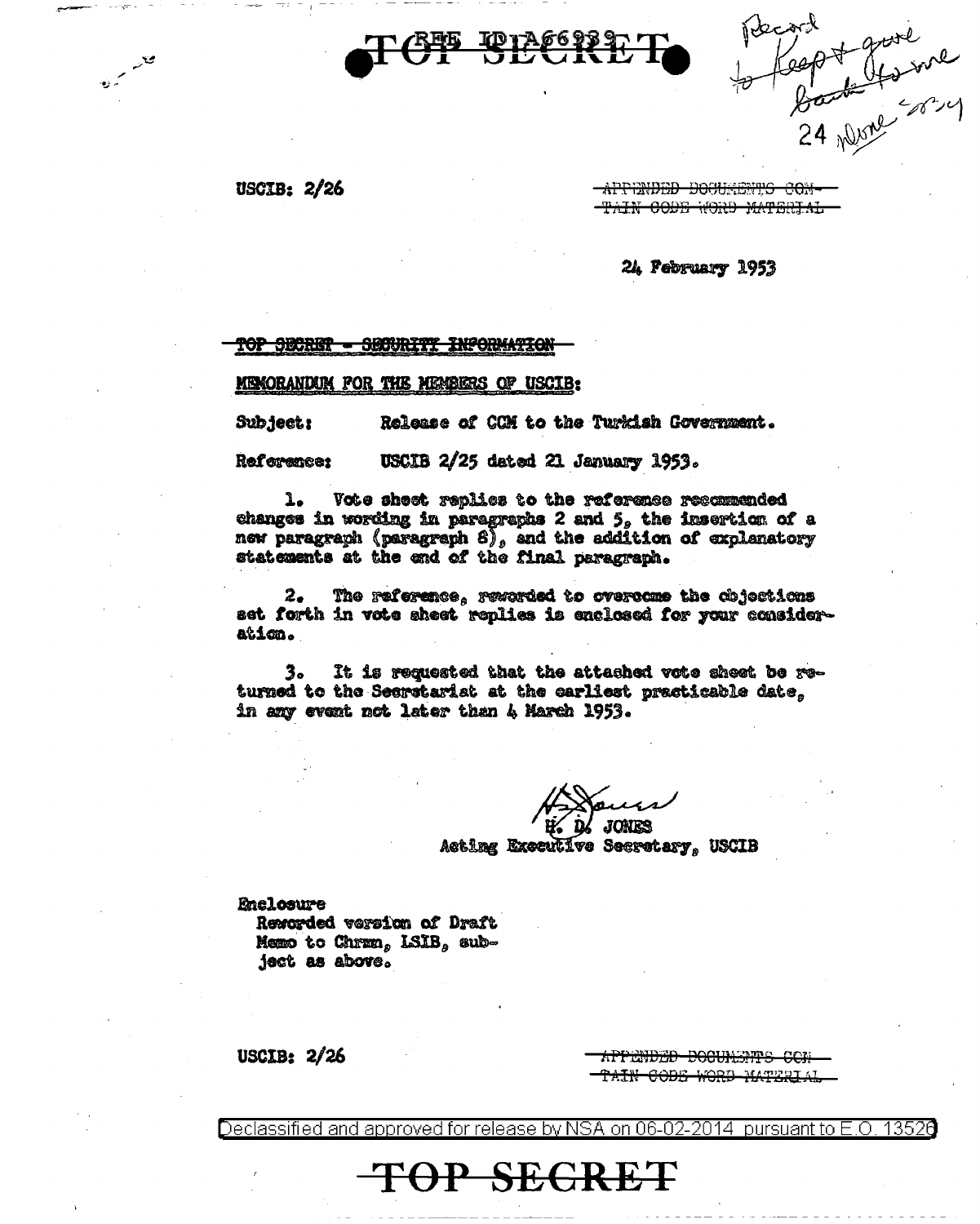TOP SECRET CANOE - SECURITY INFORMATION

MEMORANDUM FOR THE CHAIRMAN, LONDON SIGNAL INTELLIGENCE BOARD SUBJECT: Release of CCM to Turkish Government

Reference is made to your memorandum of 8 December 1952 ı. respecting the release to the Turkish Government of CCM equipments EO 3.3(h)(2) for diplomatic communications (LSIB/317/52). PL 86-36/50 USC 3605

2. USCIB is pleased to learn that ISIB concurs in USCIB's decision to release the CCM to the Turkish Government. To to rogrebbed, kowever, that LSIB finds sauce for curprise and concern an that a decision seems to have been made by USGIB without consideration of LSIB's intercet in the matter. WSGIB desires to accure LSIB that its accession to the <del>Turki</del>sh request, without prior concultation with LSIB was not a censcious emissien but resulted rather from an uncertainty as to the noed for such cen-<del>sultation</del>. <del>This uncertainty</del> areae from a combination of circumstances. In this respect, it is pertinent to note that USCIB would not have taken this decision as it did but for the knowledge that LSIB had received adequate notice of the Turkish intentions. Despite this, however, it <u>is regretted that LSIB was not directly informed of this matter before</u> the USCIB decision was made. It is believed that the combination of circumstances attending these negotiations, as described below, may be informative and helpful in understanding the lack of official prior notice to LSIB.

3. On 25 April 1952, informal notification was received from the Director, GCHQ, via the British Liaison Officer in Washington, that "the

NATIONAL SECURITY AGENCY

<del>OP SECRET CANOE</del>

24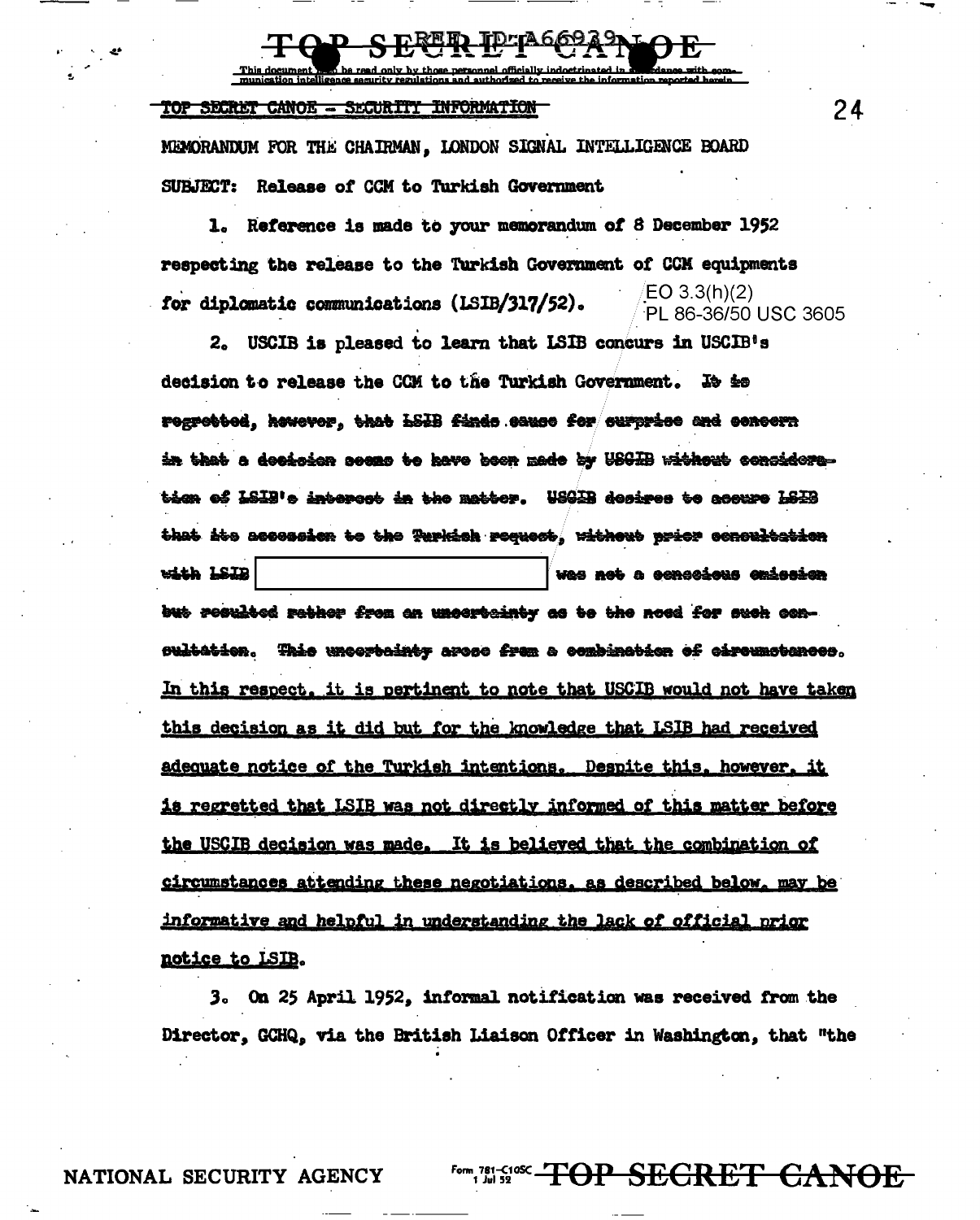mation reported bergin

## TOP SECRET CANOE - SECURITY INFORMATION

RL 86-36/50 USC 3605  $E0.3.3(h)$  (2)

Foreign Office have been informed by a member of the Turkish diplomatic staff that 50 cypher machines are being bought from the U.S.A." The British Liaison Officer advised that the Director, GOHQ, "would like to know, if possible, whether the Turkish statement is correct and if so what type of machine it is intended to supply."

5. The matter was placed before USCIB in July 1952. In weighing the advisability of aiding the Turks.

After prolonged U.S.-U.K. discussions. Britich views as to the parameunt importance of security of communications of NATO Pewers had been accepted. USCIB believed that a bacio and general agreement in principle had been reached en the necessity of improving the over-all communication security of these Poucre, so that USGIB folt that the release of the GGM, under cortein conditions for that purpose, was warrented. It was folt, moreover, that the situation differed materially from that involved in the cince the initiotive had been taken by the Turks, and it was, therefore, presumed the principle was established that the security of the communications of

 $\overline{\mathbf{2}}$ 

Form 781-C1085 TOP SECRET CANOE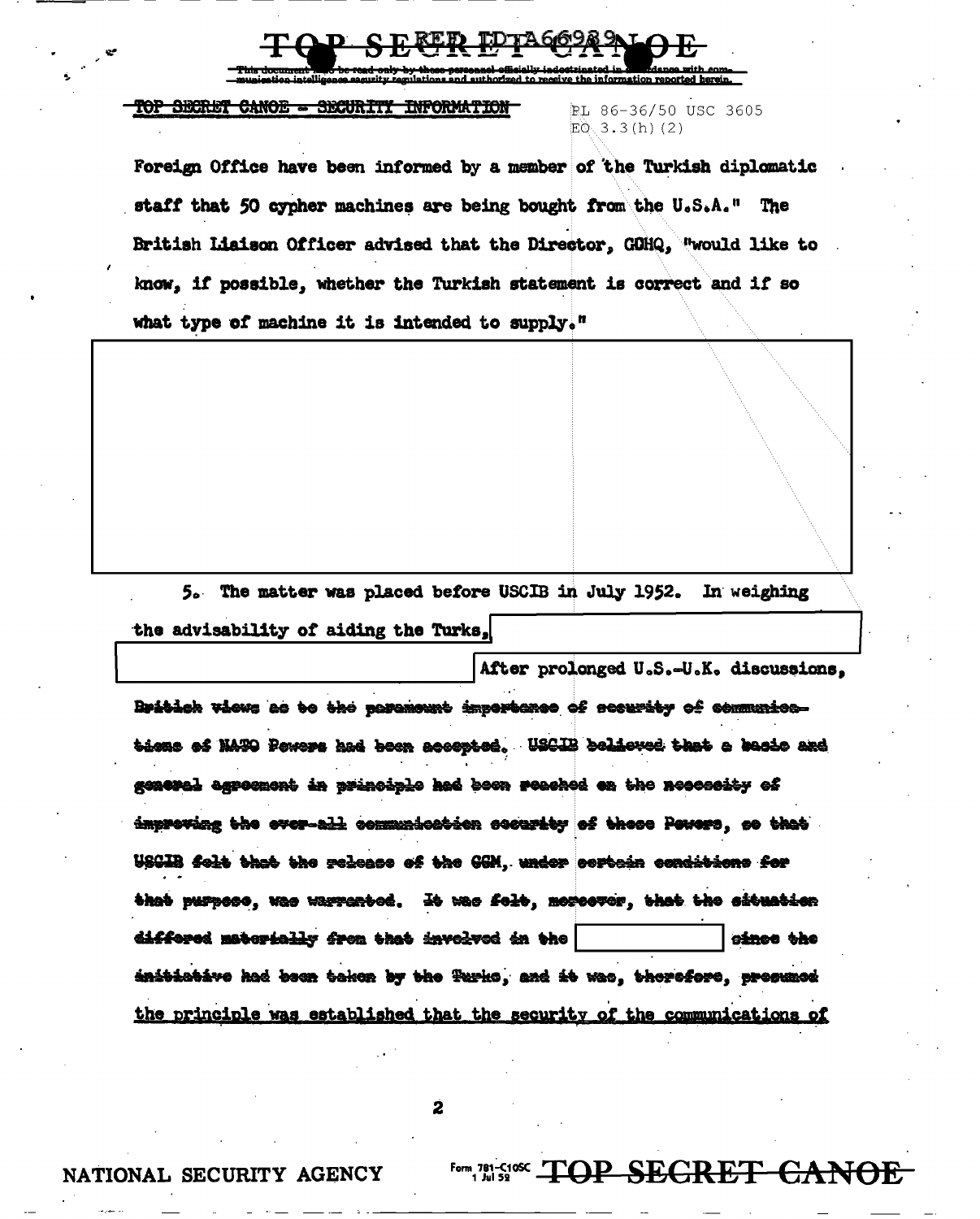| <b>SECRET</b> | CANOE - SECURITY INFORMATION                                           | PL-86-36/50 USC 3605<br>$EO$ 3.3 (h) (2)             |  |
|---------------|------------------------------------------------------------------------|------------------------------------------------------|--|
|               |                                                                        |                                                      |  |
|               | In this respect, USCIB does not feel that any steps should be taken to |                                                      |  |
|               | improve the communications of these Powers,                            |                                                      |  |
|               | without prior discussions with LSIB                                    |                                                      |  |
|               |                                                                        | This requirement, how-                               |  |
|               | ever, was not applicable to the Turkish negotiations, in contrast to   |                                                      |  |
|               |                                                                        | since the initiative had been taken by the Turks. It |  |
|               |                                                                        |                                                      |  |
|               |                                                                        |                                                      |  |
|               |                                                                        |                                                      |  |
|               |                                                                        |                                                      |  |

Additional factors were the advent of certain significant improvements in the Hagelin machine which were likely to be available to the Turks and an intimation by the Turkish representative in Washington that the Turkish Government might seek other means of fulfilling their needs if U.S. assistance were not forthcoming.

6. Based upon these considerations, a decision was finally made by USCIB in favor of assisting the Turks, and LSIB was advised of U.S. intentions in advance of any definite commitment to the Turks. In fact, the machines requested by them have not yet been provided nor has any other technical assistance been supplied.

Form 781-C10C TOP SEGRET CANOE

NATIONAL SECURITY AGENCY